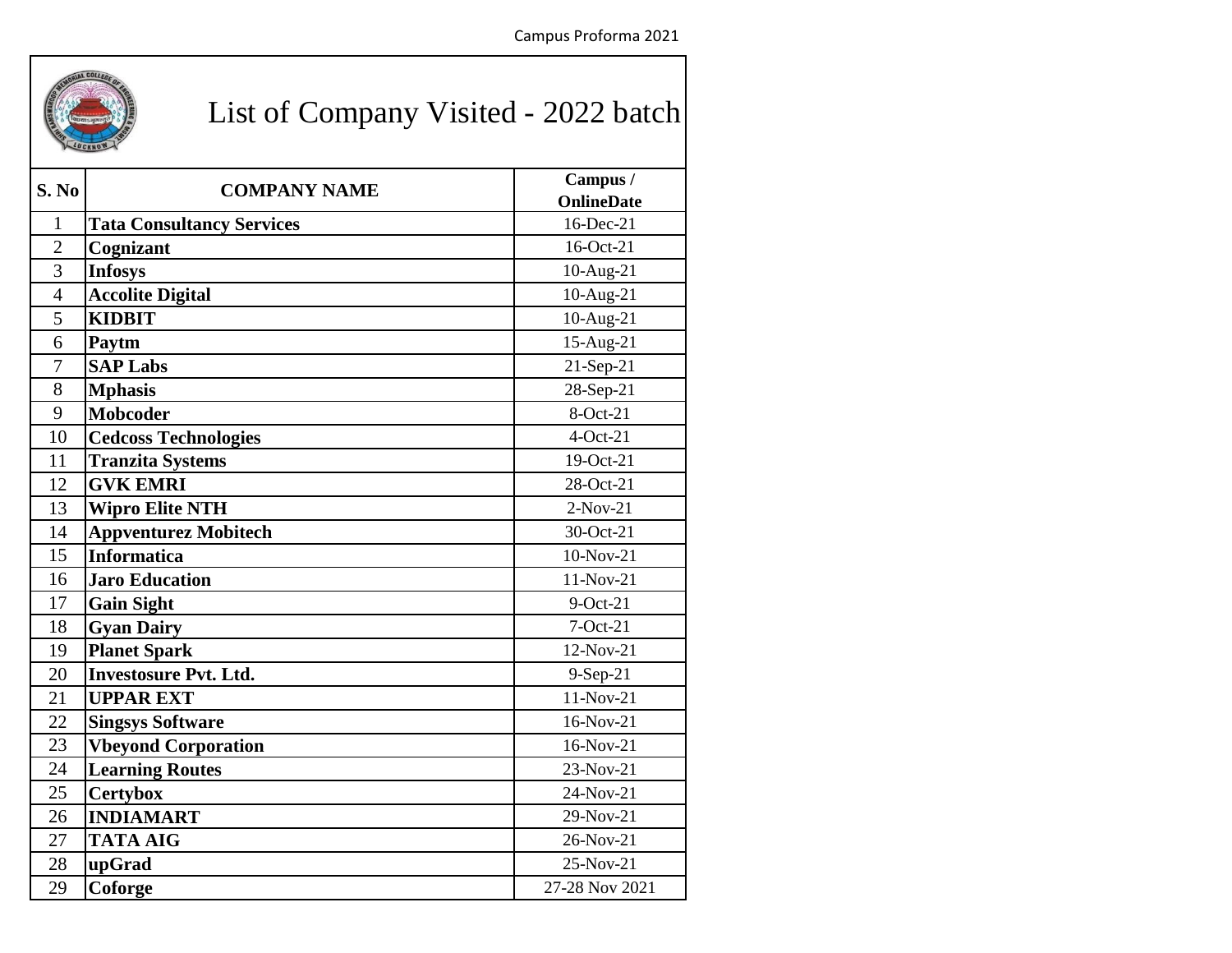| S. No | <b>COMPANY NAME</b>                                 | Campus /            |
|-------|-----------------------------------------------------|---------------------|
|       |                                                     | <b>OnlineDate</b>   |
| 30    | <b>IHS Markit</b>                                   | $3-Dec-21$          |
| 31    | <b>AWACP Technologies</b>                           | $6$ -Dec-21         |
| 32    | <b>Wipro (WILP)</b>                                 | 18-19 & 21 Nov 2021 |
| 33    | Edukyu Pvt. Ltd.                                    | $9$ -Dec-21         |
| 34    | <b>Arcad Software</b>                               | $4$ -Dec-21         |
| 35    | Jeevansathi.com                                     | $9$ -Dec-21         |
| 36    | 99 Acres                                            | 23-Dec-21           |
| 37    | <b>Fluper Ltd</b>                                   | 13-Dec-21           |
| 38    | <b>uCertify</b>                                     | 14-Dec-21           |
| 39    | <b>B'orze Heager</b>                                | 14-Dec-21           |
| 40    | <b>Airdit Software</b>                              | 15-Dec-21           |
| 41    | <b>Cloud Analogy</b>                                | $10$ -Dec-21        |
| 42    | <b>NS Matrix</b>                                    | 16-Dec-21           |
| 43    | Triveni Almirah Pvt. Ltd.                           | 20-Dec-21           |
| 44    | <b>World Fashion Exchange</b>                       | 20-Dec-21           |
| 45    | <b>AU BANK</b>                                      | 30-Dec-21           |
| 46    | <b>Zenus Group</b>                                  | 18-Dec-21           |
| 47    | Byju's                                              | $6$ -Jan-22         |
| 48    | <b>IBM</b>                                          | 23-Dec-21           |
| 49    | Coforge                                             | 14-Dec-21           |
| 50    | <b>Nagarro</b>                                      | 20-Sep-21           |
| 51    | <b>HETTICH</b>                                      | $6-Jan-22$          |
| 52    | <b>Thoughtworks</b>                                 | 8-Jan-22            |
| 53    | Polycab                                             | $5-Ian-22$          |
| 54    | OnGraph                                             | 17-Dec-21           |
| 55    | <b>NetLink</b>                                      | 17-Dec-21           |
| 56    | <b>Squareboat</b>                                   | $13-Jan-20$         |
| 57    | <b>Ankur Traders &amp; Goyal Kitchen Equipments</b> | 10-Dec-21           |
| 58    | <b>Country Delight</b>                              | 17-Jan-22           |
| 59    | <b>Shree Cement</b>                                 | 16-Jan-22           |
| 60    | <b>PTC</b> Industries                               | 19-Jan-22           |
| 61    | <b>Metacube</b>                                     | $21-Jan-22$         |
| 62    | <b>MSwipe Technologies</b>                          | 12-Nov-21           |
| 63    | <b>Harman Connected Services</b>                    | $27$ -Jan- $22$     |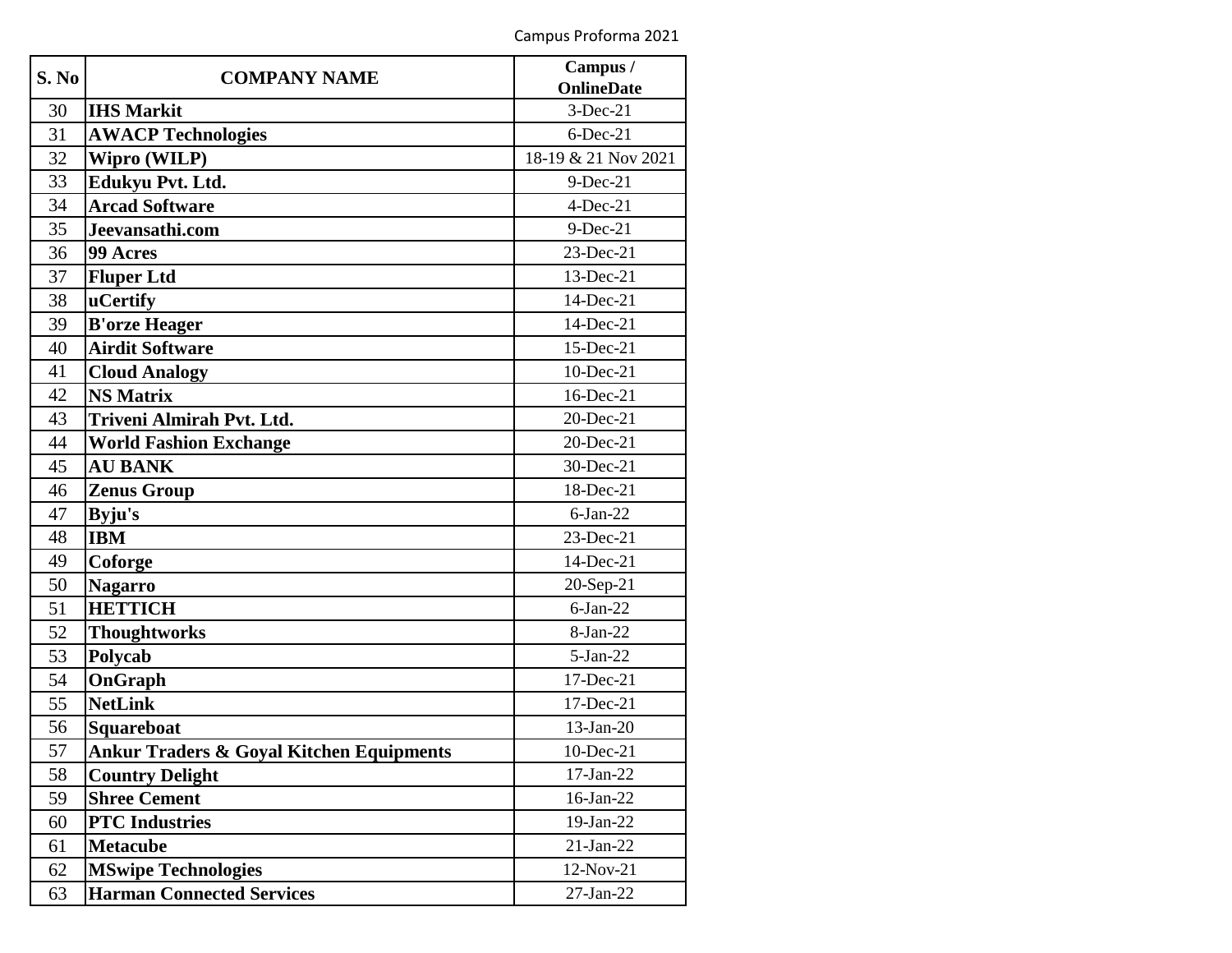| S. No | <b>COMPANY NAME</b>               | Campus /          |
|-------|-----------------------------------|-------------------|
|       |                                   | <b>OnlineDate</b> |
| 64    | <b>Rivigo</b>                     | $1-Feb-22$        |
| 65    | <b>Magic EdTech</b>               | 1-Feb-22          |
| 66    | <b>BNP Paribas</b>                | 1-Feb-22          |
| 67    | <b>Just Dial</b>                  | $2$ -Feb-22       |
| 68    | Daikin India                      | 10-Feb-22         |
| 69    | <b>Vendor Solutions Pvt. Ltd.</b> | 10-Feb-22         |
| 70    | Zvoin                             | $6$ -Feb-22       |
| 71    | <b>Learning Shala</b>             | 11-Feb-22         |
| 72    | <b>Career.net</b>                 | 11-Feb-22         |
| 73    | <b>Practo</b>                     | 12-Feb-22         |
| 74    | <b>Coditas</b>                    | $27$ -Jan- $22$   |
| 75    | <b>Ambigious</b>                  | 10-Feb-22         |
| 76    | <b>Space D Building</b>           | $27-Jan-22$       |
| 77    | <b>Anglo Eastern</b>              | $24$ -Jan-22      |
| 78    | <b>Josh Technologies</b>          | 18-Jan-22         |
| 79    | <b>Seed Fincap</b>                | $25$ -Jan- $22$   |
| 80    | <b>Thakur Publications</b>        | $2$ -Feb-22       |
| 81    | <b>Symb Technologies</b>          | $12$ -Jan-22      |
| 82    | <b>Manikaran Power Limited</b>    | 18-Jan-22         |
| 83    | <b>Reliance Digital</b>           | 14-Feb-22         |
| 84    | <b>Xceedance</b>                  | 8-Jan-22          |
| 85    | <b>Wind Moller</b>                | $17-Jan-22$       |
| 86    | <b>Raft Consulting</b>            | 8-Jan-22          |
| 87    | <b>IPHS Technologies</b>          | $9-Jan-22$        |
| 88    | <b>Digital Brain Media</b>        | 8-Jan-22          |
| 89    | Naukari.com                       | 14-Jan-22         |
| 90    | <b>Malhotra Biotech</b>           | $6$ -Jan-22       |
| 91    | <b>VVDN Technologies</b>          | $3-Jan-22$        |
| 92    | <b>ANZ Bank</b>                   | $4-Jan-22$        |
| 93    | Susamriddhi                       | 29-Dec-21         |
| 94    | <b>Beeaar Group</b>               | $6$ -Jan-22       |
| 95    | Amararaja                         | 10-Feb-22         |
| 96    | <b>Bajaj Finance</b>              | $6-Jan-22$        |
| 97    | <b>Berger Paints</b>              | $4-Jan-22$        |